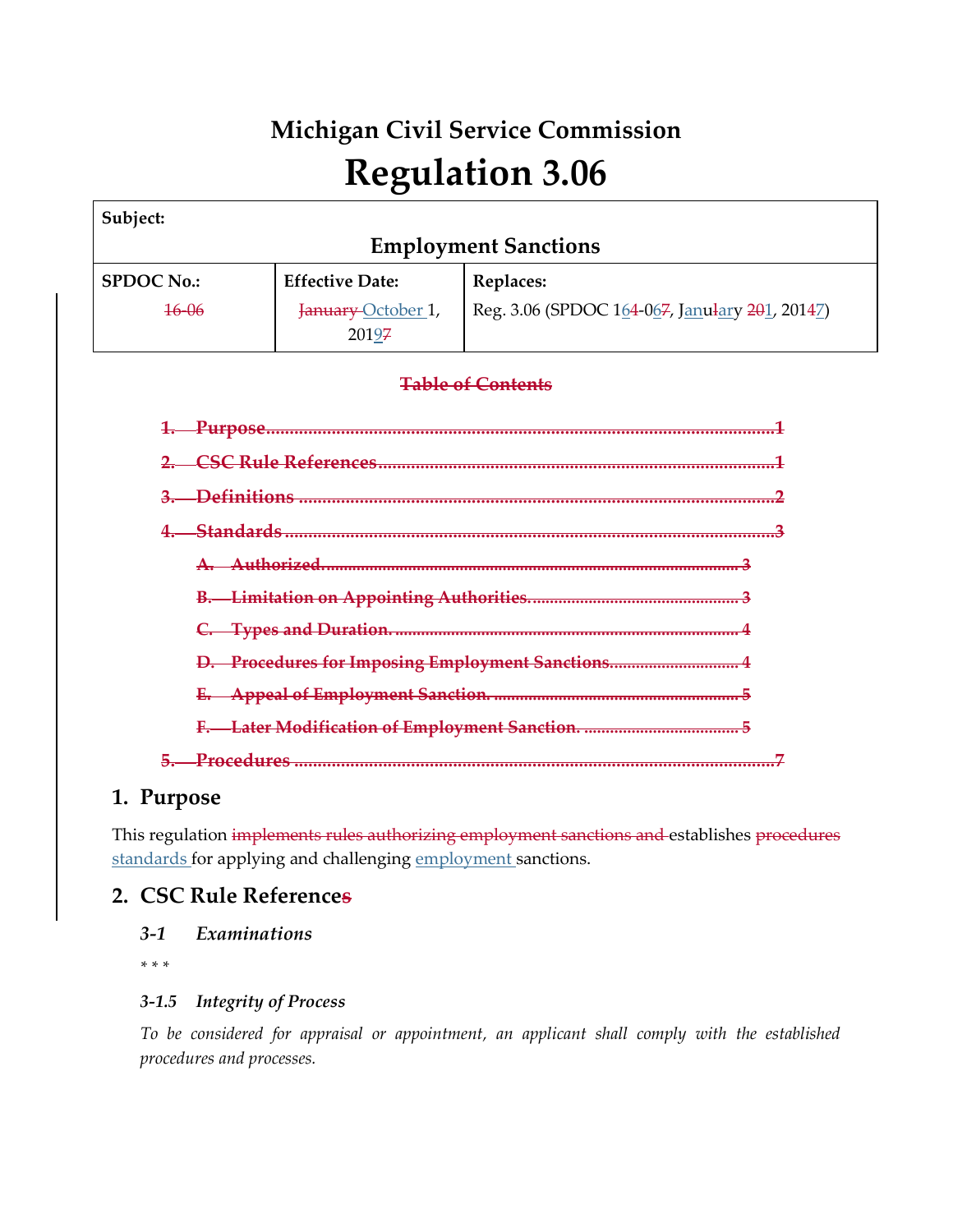- *(a) Prohibited practices. During the application, appraisal, or appointment process, a person shall not do any of the following:*
	- *(1) Make any false statement or omission of a material fact.*
	- *(2) Misrepresent education or experience.*
	- *(3) Engage in deception or fraud.*
	- *(4) Cheat.*
	- *(5) Compromise the integrity of the appraisal process.*
	- *(6) Violate rule 2-7 [Drug and Alcohol Testing].*
- *(b) Sanctions. If civil service staff finds that an applicant has engaged in any prohibited act, the state personnel director may do any of the following:*
	- *(1) Cancel or limit the applicant's eligibility for state employment.*
	- *(2) Require the separation of the applicant from state employment.*
	- *(3) Impose any other or additional sanction that is appropriate.*

#### *3-2 Applicant Pools and Recall Lists*

*\* \* \** 

#### *3-2.2 Removal from Applicant Pool*

*Civil service staff may remove a person from an applicant pool for any of the following reasons:*

- *(a) Appointment.*
- *(b) Separation or retirement from state service.*
- *(c) Evidence that the person is unable to perform satisfactorily, with or without reasonable accommodations, the essential duties of the job.*
- *(d) Evidence of conduct that indicates that the person is unfit or unsuitable for appointment.*
- *(e) Conduct that violates rule 3-1.5 [Integrity of Process].*
- *(f) Expiration of an applicant pool or eligibility.*

*\* \* \** 

#### **3. Definitions**

#### **A. CSC Rule Definitions.**

- *1. Applicant means a person who requests to participate in an appraisal process.*
- *2. Applicant pool means a group of applicants whom civil service staff has determined to be qualified.*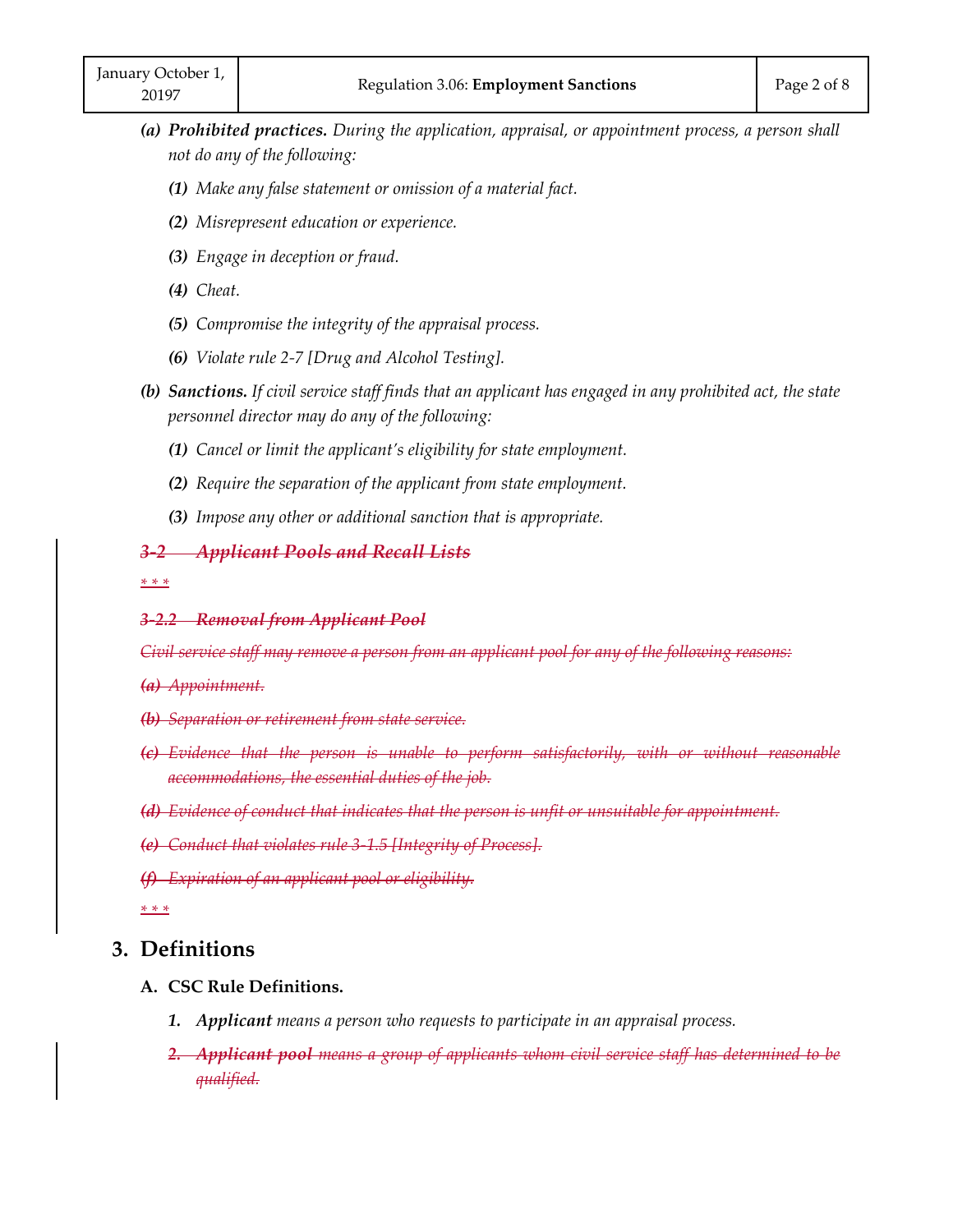- *32. Appointment means an authorized act of an appointing authority employing a properly qualified person in a specific position in the classified service.*
- *4. Appraisal method means a technique used to evaluate job-related knowledge, skills, abilities, competencies, and other qualifications to determine eligibility for a position in the classified service.*
- *5. Classified service means the Michigan state classified civil service.*
- **B. Definitions in This Regulation.**
	- 1. **Conviction** means any misdemeanor or felony charge to which a person pleaded guilty, pleaded nolo contendere, or was found guilty by a court of law, regardless of the sentence imposed.
	- 2. **Employment sanction** means a limitation imposed by **CeCivil SeService** on a person's eligibility for employment consideration or appointment in the classified service.
	- 3. **Expunged conviction** means a conviction that has been legally and finally set aside by the operation of law. An expunged conviction may still provide a legal basis for sanction from appointment to some appointing authorities, if authorized by law.

# **4. Standards**

#### **A. Authorized.**

- If Civil Service determines that an employee or other person is ineligible, unfit, or unsuitable for employment in or appointment to the classified service, Civil Service may impose an appropriate employment sanction on a person any of the following:
	- 1. An employee Who was dismissed by an appointing authority.
	- 2. An employee or who engaged in conduct that could have resulted in dismissal who but resigned or retired before disciplinary proceedings could be begun or completed by an appointing authority. 1. An employe<br>2. An employe<br>but resigned<br>by an appoi<br>32. A person w<br>3. Who commi
	- 3<u>2</u>. <del>A person w</del>Who engaged in an<del>y</del> act prohibited by rule 3-1.5. <u>2</u>. <del>A person w</del>
	- 3. Who committed an act that the rules or regulations authorize a sanction for.
	- 4. A person wMho consented in writing with an agent of the Sstate o<del>f Michigan o</del>r an appointing authority to an employment sanction or other limitation on classified employment in the classified service.
	- 5. A person for whom there is adequate evidence of conduct indicatesing that the <del>person is</del> ineligib<u>ilityle,</u> unfit<u>ness</u>, or unsuitable<u>ness</u> for <del>appointment in the c</del>lassified employmentservice.
	- 6. A person  $\epsilon$ Convicted of a felony or misdemeanor-crime, as disclosed by a criminalhistory check, court documents, or other trustworthy evidence.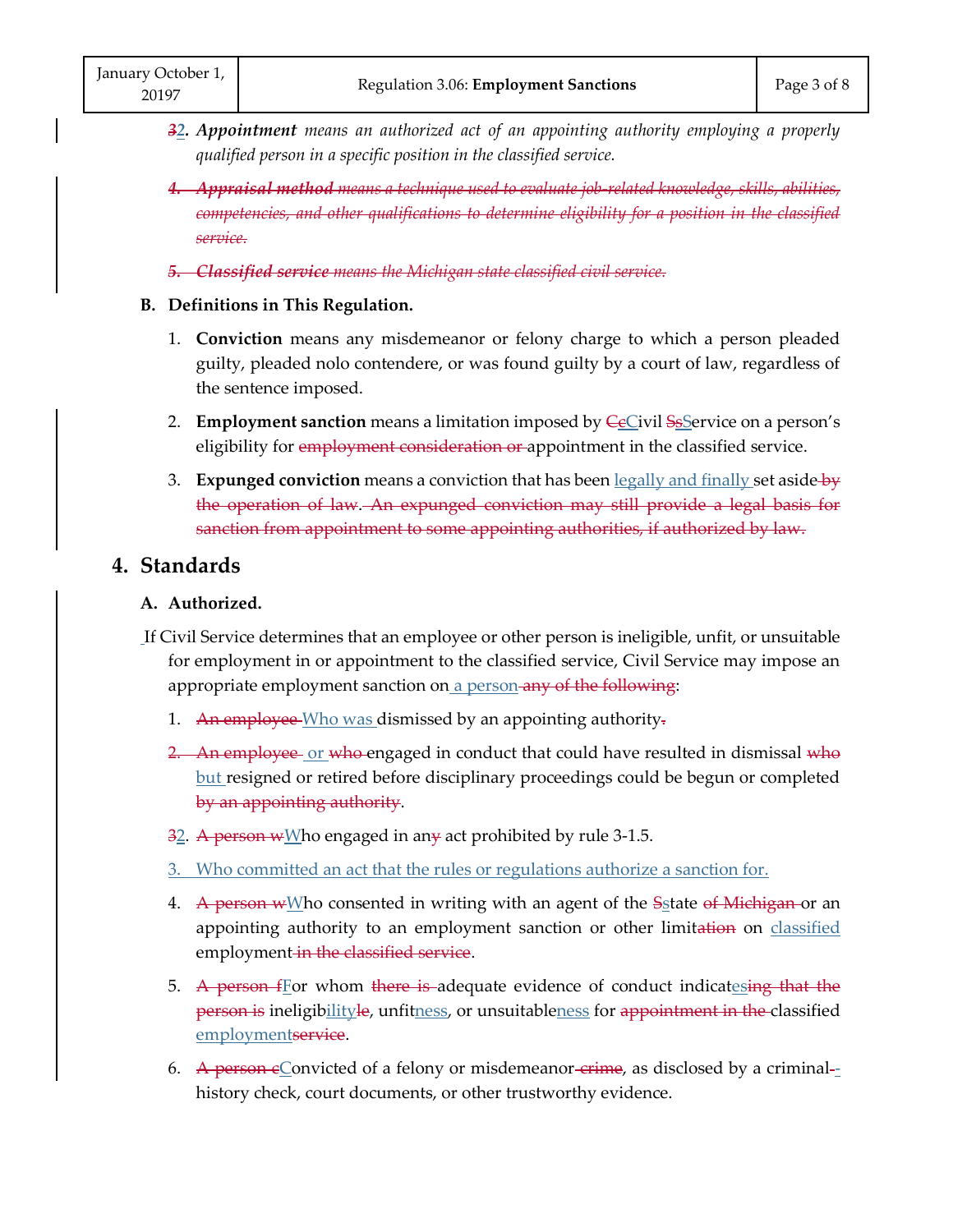#### **B. Limitations on Appointing Authorities.**

An appointing authority cannot take an action prohibited by an employment sanction. An appointing authority must reverse any action taken prohibited by sanction. If an appointing authority fails to reverse an action prohibited by sanction, Civil Service may reverse the action.

#### **C. Types and Duration.**

Civil Service may impose any sanctions authorized in the rules or regulations.

- 1. **Specific.** A specific employment sanction may include one or more of the following:
	- a. Removal from applicant pools and applicant referral mechanisms.
	- b. Prohibition from participating in appraisal processes.
	- c. Designation as ineligible for appointment to specified classified positions.
	- $\frac{d_C}{dx}$ . Designation as ineligible for appointment in specified agencies.
	- ed. Revocation of an appointment.
	- $f_{\rm c}$ . Other appropriate limitations on the status of the person.
- 2. **Complete.** A complete employment sanction prohibits the person from being examined for any classified position, placed or continued kept in applicant or candidate pools, or appointed to any classified position. A complete sanction may be of limited or unlimited duration.
- 3. **Duration.** If an employment sanction is not expressly limited in duration, it does not expire unless the State Personnel Director's designee Civil Service modifies the sanction after a  $3$ three-year review authorized under § 4.F. If the duration is limited, the sanction automatically expires at the  $end$  of the sanction period's end, unless modified.
- 4. **Mandatory Minimum Sanctions.**
- a. **Test-designated positions.** A classified employee selected for a test-designated position who violates rule 2-7.4(a)(2) is prohibited from employment in testdesignated positions is prohibited for 3three years from being appointed, promoted, assigned, recalled, or otherwise placed in a test-designated position; removed from all applicant pools for test-designated positions; and disqualified from test-designated positions. The antest are state Tensorier Breeder B<br>
cition after a 3three-year review authorized u<br>
sanction automatically expires at the end-<br>
dified.<br> **ndatory <del>Minimum</del>-Sanctions.**<br> **Test-designated positions.** A classified em<br>
p
	- b. **New Hires.** An applicant whose conditional offer of employment is rescinded for violating rule 2-7.4(b)(1) is prohibited for  $3$  years from being appoint mented to the classified service for three years.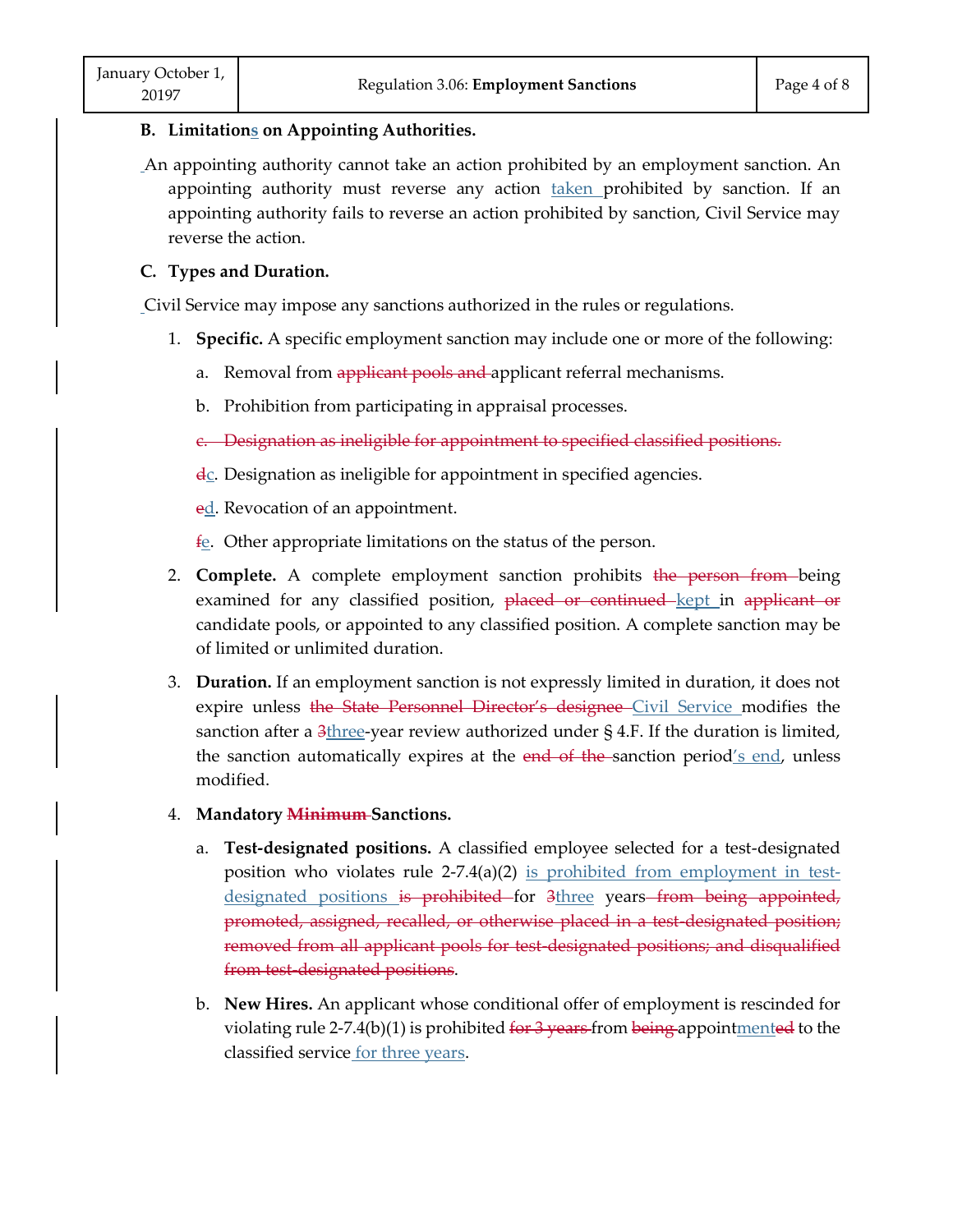#### **D. Procedures for Imposing Employment Sanctions.**

1. **Initiated by Civil Service.** If Civil Service determines that an employment sanction should be imposed, the State Personnel Ddirector's designee may issue a technical qualification decision imposing aan employment sanction.

### 2. **Initiated by Appointing Authority.**

- a. **Request.** An appointing authority may request in writing that Civil Service impose an employment sanction for any reason authorized in the rules or regulations. The request must identify the basis  $\frac{1}{2}$  and  $\frac{1}{2}$  and  $\frac{1}{2}$  and  $\frac{1}{2}$  and  $\frac{1}{2}$  and  $\frac{1}{2}$  and  $\frac{1}{2}$  and  $\frac{1}{2}$  and  $\frac{1}{2}$  and  $\frac{1}{2}$  and  $\frac{1}{2}$  and  $\frac{1}{2}$  and  $\frac{$ sanction is requested.
- b. **Review.** Civil Service shall review the request and the State Personnel Director's designee shall issue a technical qualification decision granting or denying the request, in whole or in-part.
- 3. **Service of Decision.** A technical qualification decision imposing an employment sanction must give the sanctioned person provide written notice of the employment sanction and its basis in a the reasons for the sanction by delivering a copy of the decision delivered by one of the following methods:
	- a. First-class U.S. mail to the sanctioned person's last known address-of the sanctioned person.
	- b. Electronic delivery to the sanctioned person's last known email address-of the sanctioned person.
	- c. Interoffice mail to a sanctioned classified employee.

## **E. Appeal of Employment Sanctions.**

- 1. **General.** Except as provided in §§ 4.E.2 and 4.E.3, a requesting appointing authority or sanctioned person may appeal a technical qualification decision by filing a technical qualification complaint on a CS-212b form as provided in rule 3 3.10 and regulation 8.02. The complaint must be received within 14 <del>calendar</del> days after Civil Service issued the technical qualification decision. A final decision of a technical review officer's final decision in a technical qualification complaint is the commission's final decision of the commission and cannot be further administratively appealed.
- 2. **Drug Testing of New Hire.** A person new hire receiving a mandatory sanction for new hire drug testing violations of under rule 2-7.4(b)(1) cannot challenge the sanction through a technical qualification complaint. Instead, the underlying basis for the sanction must be challenged under the complaint process in regulation 2.10.
- 3. **Release or Agreement.** A person who has consented to an employment sanction from elassified employment in a written release or agreement to not seek classified employment cannot appeal the sanction.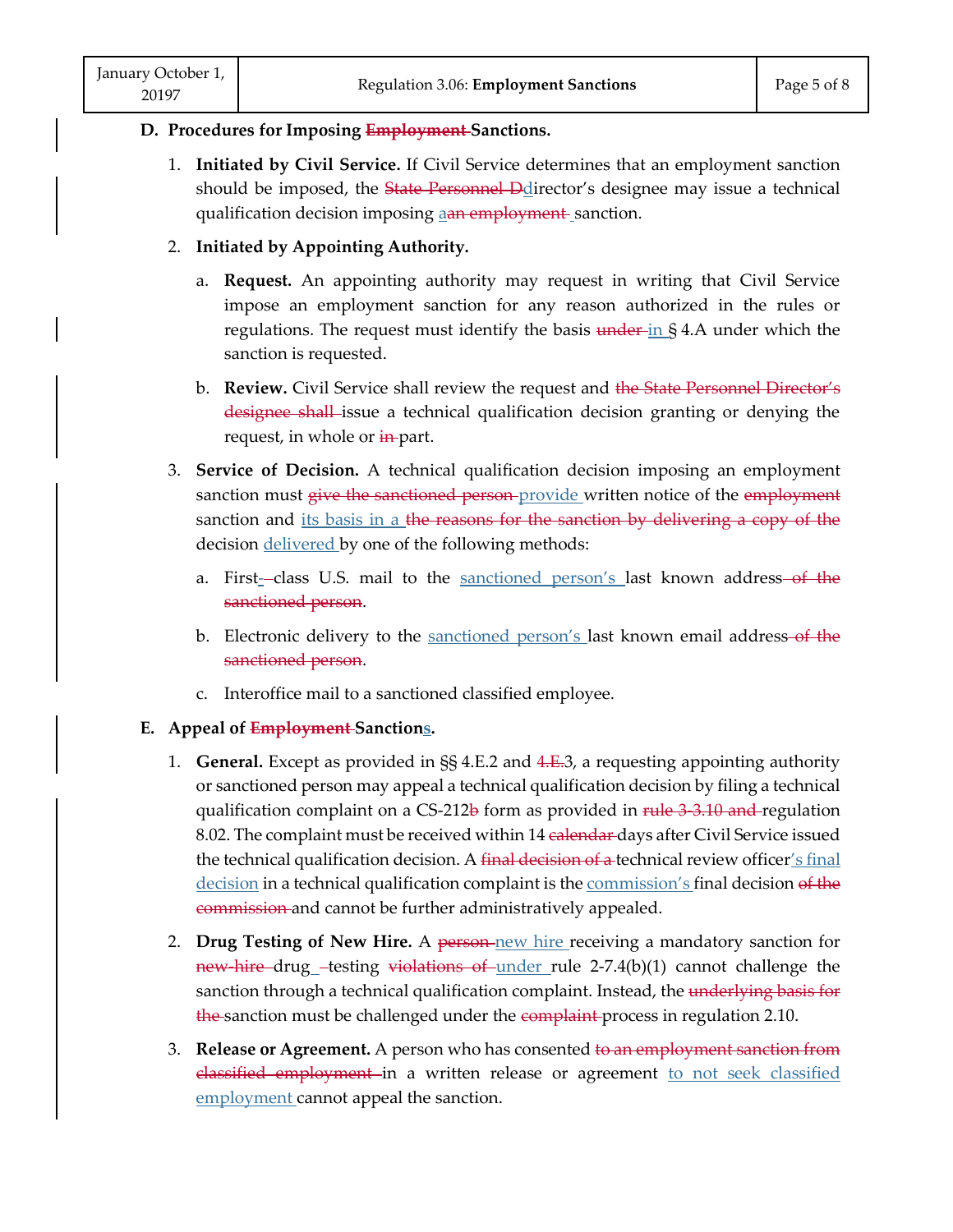4. **No Collateral Challenge.** In the technical qualification complaint process, a person cannot collaterally challenge the factual basis for discipline or the discipline imposed by an appointing authority. Challenges to discipline must be raised in the appropriate grievance process.

#### **F. Later Modification of Employment Sanctions.**

- 1. **Sanctions of 3**Three **Years and or Less.** If an employment sanction is for 3three years or less and no timely appeal of the technical qualification decision was filed as authorized in under § 4.E.1, the sanction cannot be reduced or modified, except under § 4.F.3.
- 2. **Sanctions over 3Over Three Years.** An employment sanction of over longer than 3three years, including a sanction of unlimited duration, may be reviewed once by Civil Service after 3three years have passed, as follows:
	- a. **Request.** The sanctioned person must submit a written request to modify the sanction to Civil Service setting forth in detail why the sanction should be modified. Civil Service must receive the a request no later than 28 calendar days after the third anniversary of the sanction's issuance.
	- b. **Civil Service Review.** Civil Service shall review the request and obtain any additional information necessary to evaluate it.
		- (1) If sufficient grounds to modify the sanction are not found, the State Personnel Director's Civil Service designee shall issue a technical qualification decision denying the request.
		- (2) If sufficient grounds to modify the sanction are found, Civil Service the director's designee shall issue a technical qualification decision removing or modifying the sanction.
- 3. **Request Based on Changed Circumstances.** If the basis for an employment sanction's <u>basis</u> is subsequently vacated, a sanctioned person may request <del>that a sanction be</del> endedits removal. This provision is intended for sanctions based on discharges from employment or criminal convictions that are subsequently overturned. This section cannot be used to seek (1) reconsideration based on failure to disclose a then-valid discipline or conviction during an application process, (2) removal based on a subsequently expunged conviction, or (3) general reconsideration of a previous sanction.
	- a. **Request.** The sanctioned person must submit a written request to modify the sanction to Civil Service setting forth in detail why the sanction should be ended removed. Civil Service must receive the request no later than 28 calendar-days after the change in circumstances.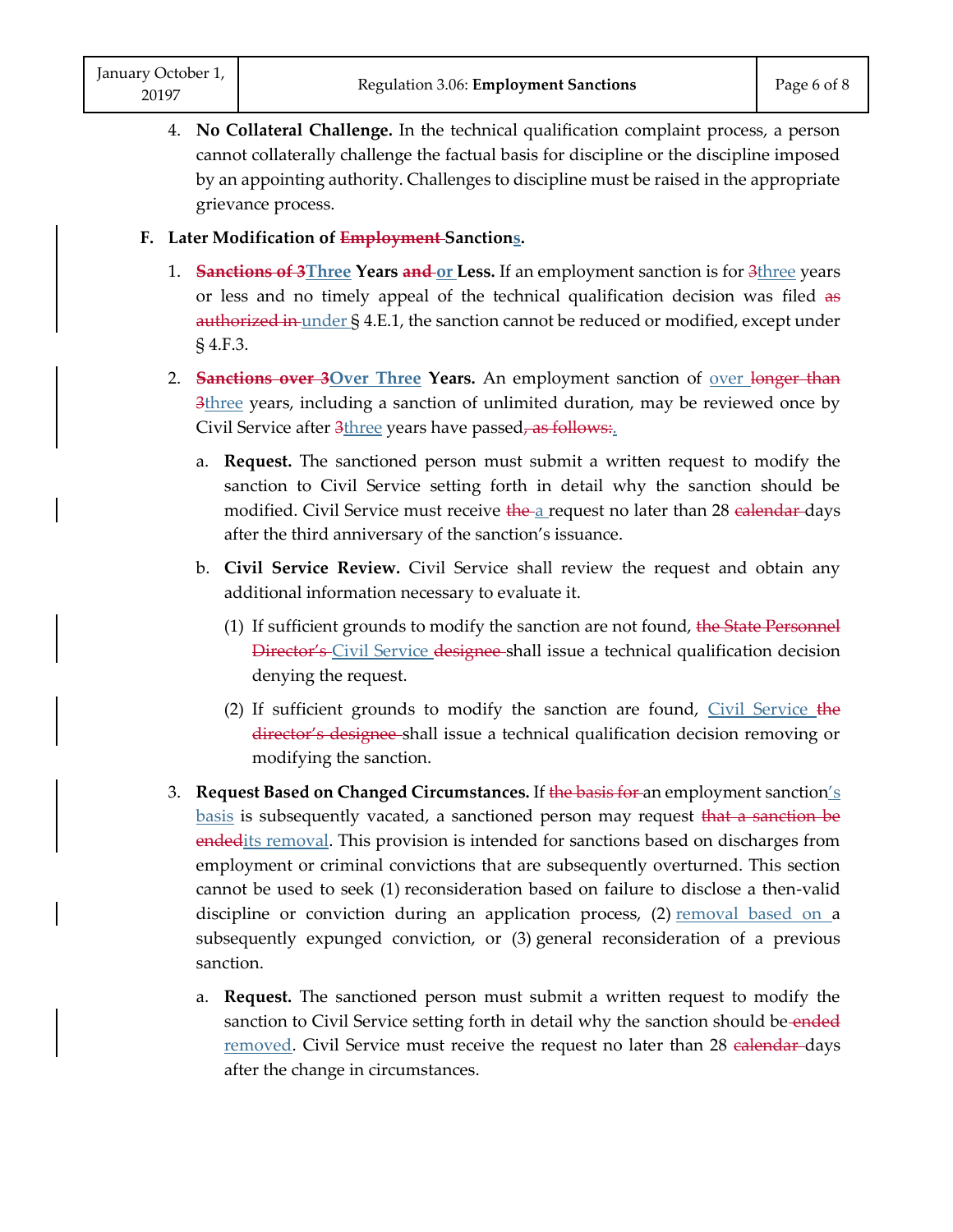- b. **Civil Service Review.** Civil Service shall review the request and obtain any additional information necessary or useful for to evaluateing it.
	- (1) If sufficient grounds to rescind-modify the sanction are not found, the State Personnel Director's designee Civil Service shall issue a technical qualification decision denying the request.
	- (2) If sufficient grounds to modify the sanction are found,  $Civil$  Servicethe director's designee shall issue a technical qualification decision ending removing the sanction.
- 4. **Notice of Decision.** Civil Service shall send a copy of the technical qualification decision to the requesting party and any other interested party.
- 5. **Final.** If an interested party disagrees with a technical qualification decision under § 4.F, the party may file a technical qualification complaint as provided in rule 3-3.10 and regulation 8.02. The complaint must be received within 14 calendar days after Civil Service issued the technical qualification decision–on the request. The final decision of the technical review officer's final decision is the commission's final decision of the commission and cannot be further administratively appealed.

# **5. Procedures**

| Responsibility                                        | Action                                                                                                                                                                                                                                 |  |
|-------------------------------------------------------|----------------------------------------------------------------------------------------------------------------------------------------------------------------------------------------------------------------------------------------|--|
| Appointing<br>Authority <del>(if</del><br>originator) | 1. Files request for sanction with Civil Service.                                                                                                                                                                                      |  |
| Civil Service                                         | 2. Investigates suspected violations and requests.                                                                                                                                                                                     |  |
|                                                       | 3. Reviews documentation provided by from appointing authority or <u>other</u><br>source complainant and investigates further, if necessary.                                                                                           |  |
|                                                       | 43. Determines if the person is ineligible, unfit, or unsuitable for future<br>employment, appointment, etc.                                                                                                                           |  |
|                                                       | 5. Determines any sanction is appropriate sanction.                                                                                                                                                                                    |  |
|                                                       | 64. Creates sanction record in HRMN identifying the sanctioned person on the<br>ZP22.1_and removes passing code for any exam certification. Removes<br>sanctioned person from all appropriate applicant pools and employment<br>lists. |  |
|                                                       | $75$ . Issues sanction decision to give notice to the sanctioned person and<br>appointing authority, if applicable. Maintains sanction documentation of the<br>sanction.                                                               |  |